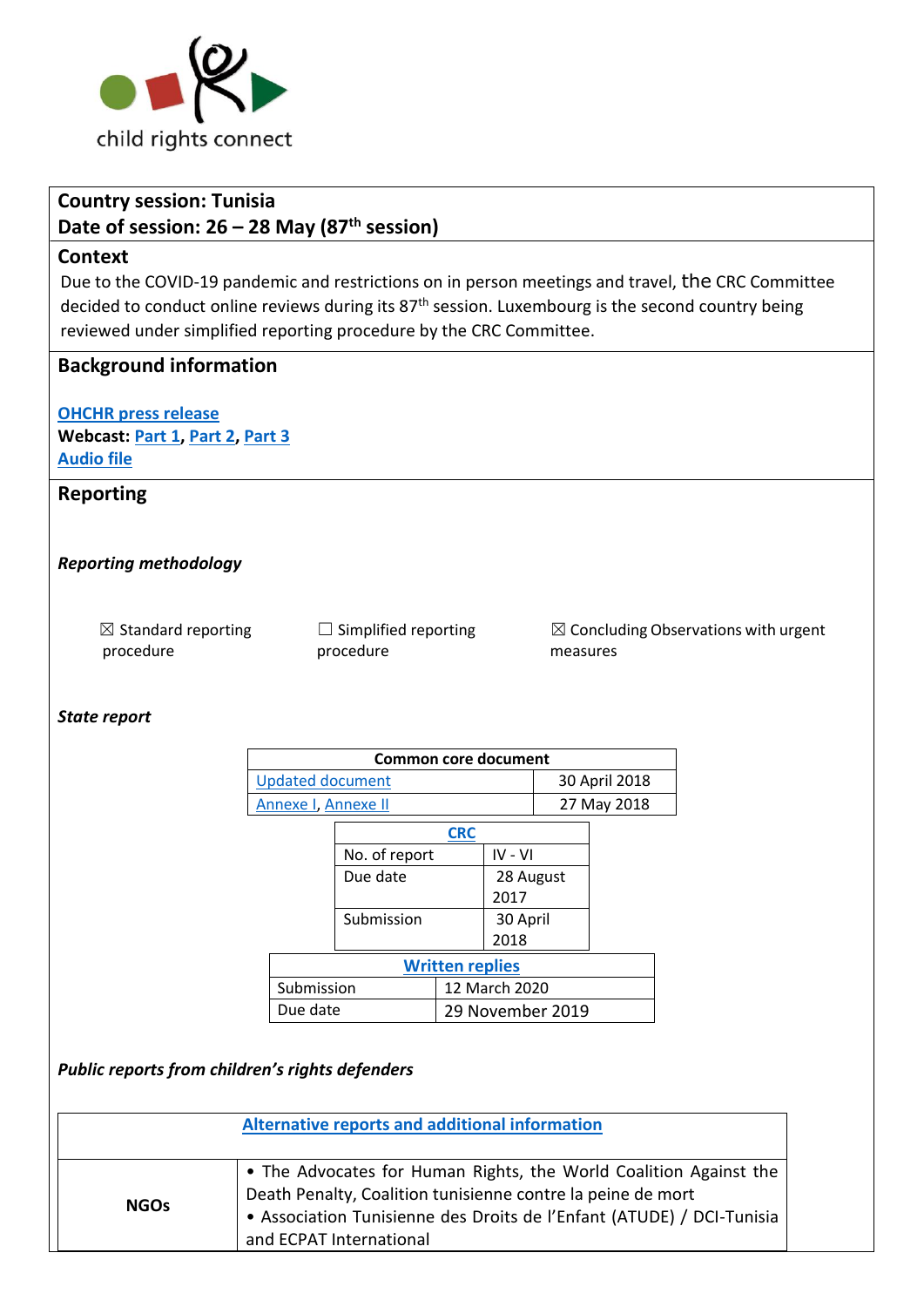

| • NNID Foundation |
|-------------------|
|-------------------|

# **State delegation**

The State delegation was composed by the Minister of Foreign Affairs, Migration and Tunisians Abroad, who delivered the opening and closing speeches, in his capacity as Head of the Delegation, the Ambassador, Permanent Representative of Tunisia in Geneva,

the Representative of the Services in charge of the Relations with the constitutional authorities, the civil society and the Human rights, who will chair the meetings of the dialogue, the Representative of the Services in charge of the Relations with the constitutional authorities, the civil society and the Human rights, the Permanent Secretariat of the National Commission of coordination, elaboration and presentation of reports and follow-up of recommendations in the field of human rights, the Representative of the Ministry of Foreign Affairs, Migration and Tunisians Abroad, the Representative of the Ministry of Foreign Affairs, Migration and Tunisians Abroad, the Minister Plenipotentiary at the Permanent Mission of Tunisia in Geneva, the Representative of the Ministry of National Defense, the Representative of the Ministry of Interior, the Representative of the Ministry of Interior, the Representative of the Ministry of Justice,

The Representative of the Ministry of Education, the Representative of the Ministry of Health and the Representative of the Ministry of Women, Family and the Elderly and Representative of the Ministry of Social Affairs.

Check the [State delegation!](https://tbinternet.ohchr.org/_layouts/15/treatybodyexternal/Download.aspx?symbolno=INT%2fCRC%2fLOP%2fTUN%2f44955&Lang=en)

# **Committee's Task Force members**

| Country |
|---------|
| Iceland |
| Niger   |
| Uruguay |
| Japan   |
|         |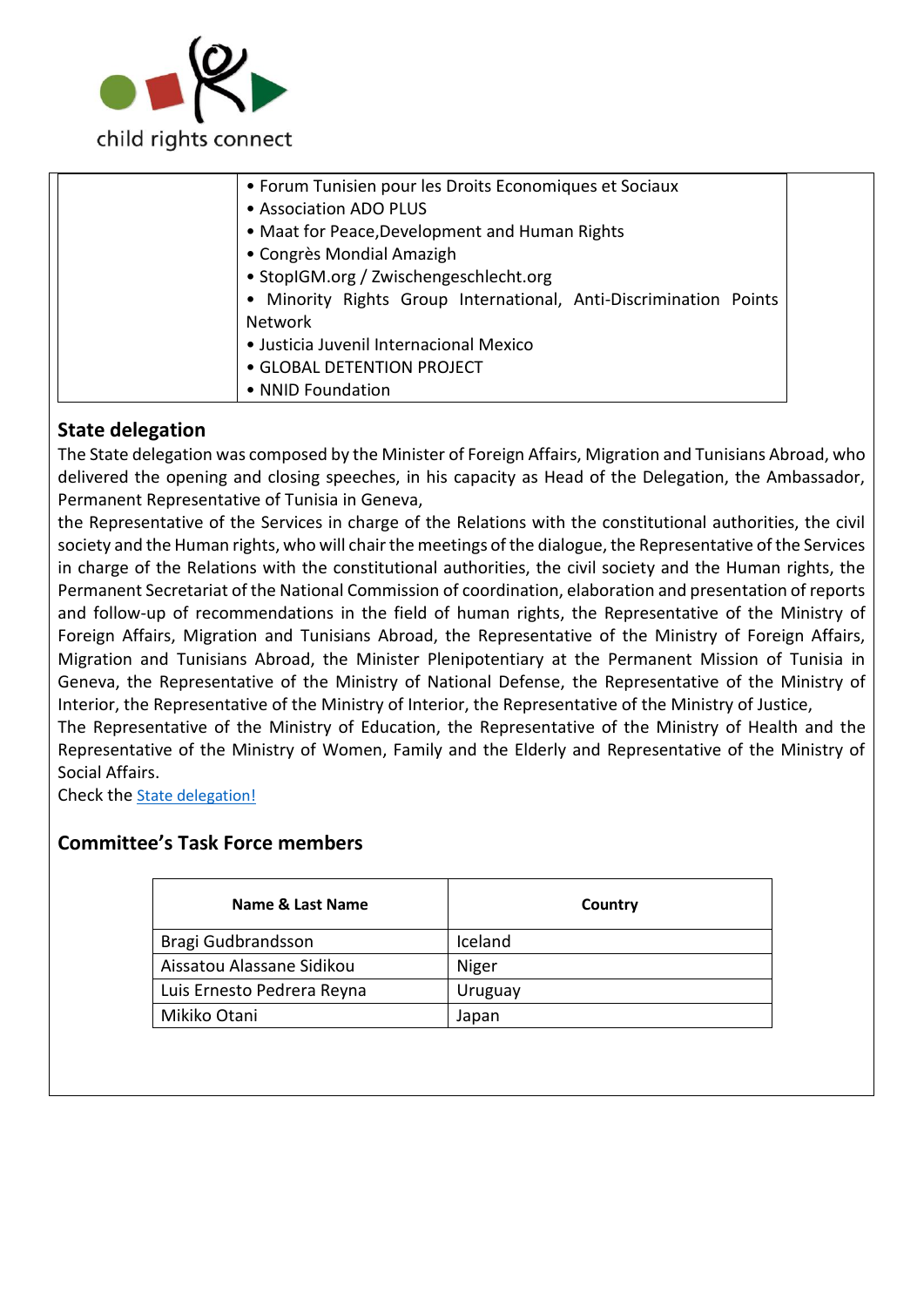

# **Dialogue description**

#### i. Character of the dialogue

Despite few technical issues due to the online settings, the dialogue between Tunisia's delegation and the Committee went well.

#### ii. General assessment made by the Committee

The Committee congratulated Tunisia to be the first non-European country to sign the Council of Europe's Lanzarote Convention on sexual exploitation and abuse of children and the first country of the Middle East and North Africa to ratify the Optional Protocol on a communications procedure. Since the revolution in 2011, Tunisia is reforming all the system and have made real efforts to incorporate human rights and children rights into the legislation and strengthen implementation in practice. The CRC Committee congratulated the government for these great actions but also raised that there is a real lack of resources impeding the effective and equal implementation of these rights in all the country. The Committee welcomed the initiative taken to prevent all forms of corporal punishment and promote positive parenting. The Committee also complimented Tunisia for following the Committee's recommendation adopted in 2010 regarding children with disabilities and inclusion. However, the Committee raised concerns on the terrorism law and the freedom of association, the children asking for asylum and the discrimination faced by vulnerable children in the country.

#### iii. Main issues discussed:

- **Non-discrimination:** Even if the Constitution establishes the principle of non-discrimination, the Committee noticed that in practice, discrimination happened for some children like Amazigh children, children born outside the marriage, children from religious minorities or children with disabilities. For this reason, the Committee asked if Tunisia would legislate comprehensively to effectively apply the principles of the Constitution. The representant of the Ministry of Justice explained that Tunisia has put in place an organic law in 2018 which forbids any form of discrimination and creates a national committee on human rights and a committee specialised on children's rights which will be soon institutionalised, these will be the first instances of the sort in North Africa. Tunisia also shared that they have laws on the prohibition of torture, violence against women, and the inclusion of persons with inclusion, etc. They also implemented a global prevention strategy to sensibilize on discrimination, including education programmes and through the medias. On Amazigh children, the State is aware of this problem and is currently working on a discrimination prevention program and will implement Amazigh language as an official course at school.
- **Corporal punishment:** Tunisia is the first country in its region to have integrate the interdiction of corporal punishment in its legislation, including criminalisation for parents. However, regarding a report published by Human Rights Watch, 90% of children are still enduring corporal punishment at least once per month, so despite the new legislation, the Committee was concerned about what is being done to sensibilize the population on that matter in order to implement the legislation in practice. The government recognized that corporal punishment is still part of the Tunisian culture and that it will take time to eradicate this practice. Campaigns are put in place at school, but the aim is to reach the family environment and to create a coordination between schools and families and with children themselves. The Committee insisted on the fact that Tunisia needs to have a strategy on positive parenting. Tunisia responded that the country is indeed promoting positive parenting through national television programmes, as well as in parenting coaching and peer to peer coaching programmes. The paternity leave will also be extended in order to promote co-parenthood.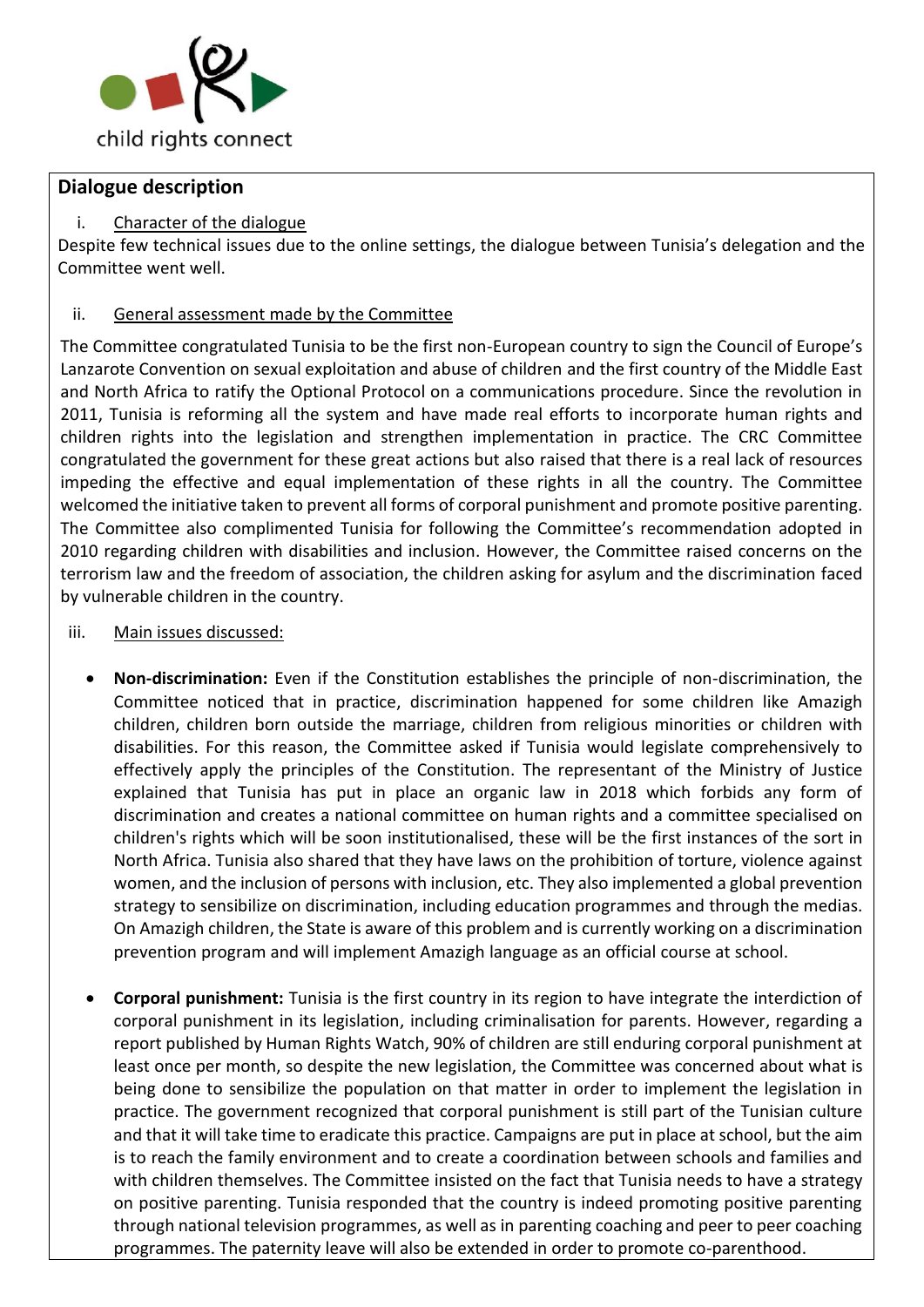

- **Children in conflict with the law:** There is a special justice system for children with the principle of reintegration and rehabilitation of the child offender, and everything is made to avoid detention. The child is prosecuted in front of a specialised judge who are seeking the opinion of experts in all trial's levels. However, in exceptional cases children can be deprived of liberty. The Committee thanked the delegation for the answers provided and asked for more information on the age of responsibility as well as on pre-trial detention. Tunisia ensured that the laws are aligned with their international obligations and that alternatives to detention are provided such as mediation and rehabilitation programs. The age of criminal responsibility had stood at 13 years old for a long time and is now increasing progressively as children are growing older – children aged between 13 and 15 are held partially responsible for offences, for instance. The increasing of the age of responsibility would require more examination.
- **Access to justice:** The Committee welcomed the ratification of the OPIC by Tunisia and congratulated the country to be the first one in the region taking such engagement. However, the members wanted to know how children are aware of the protocol and their right to access justice, and how is it implemented. Tunisia's delegation responded that a national commission was put in place in order to monitor the implementation of the CRC Convention and its Optional Protocols and to raise awareness of the stakeholders. A manual was produced for professionals and sensibilisation programmes for the general public.
- **Terrorism and right to peaceful assembly:** Committee members asked many times about the terrorism law in Tunisia which limits children's rights of freedom of expression and peaceful assembly. The delegation responded that this law was amended, therefore there is no limitation of the right to peaceful assembly of children, except if the reunion is considered as illegal and dangerous for public safety. However, the Committee found the procedure on terrorism unclear and asked for more information on how children can reunite in practice. The Committee also raised some concerns about children who were captured and then returned to their family and asked for explanations in that regard. The delegation specified that the freedom of reunion is guaranteed by the Constitution, and when children are arrested it is not in regard of the terrorism law but for damage of public property. There is currently only one child prosecuted and detained for terrorism. Tunisia ensured that regarding terrorism, children are seen as victims and not as offenders. The Committee also drew the States attention to the situation of recruitment of children for terrorism and children's return from conflict zones. The State answered that they are monitoring and working on the return and rehabilitation of these children, and also set up a committee on terrorism to prevent from discrimination and extremism in establishing many campaigns in all the country.
- **Children with disabilities:** In 2004, Tunisia planed a programme for integration but during the last CRC country review in 2010, the Committee found out that the programme was still at the embryonic stage, and therefore asked Tunisia if the programme is now implemented. The delegation responded that a special committee was established to implement the Committee's recommendation. There is a global strategy to ensure inclusion, including data collection, qualitive and quantitative studies as well as a new programme 2016-2020 on inclusion in education. Persons with disabilities, including children themselves, were consulted for the State report, and their recommendations were taken into account. In that regard, the article 1 of the Constitution was amended to include the interdiction of discrimination of persons with both physical and mental disabilities. The Committee members seemed satisfied in that regard because it appears that the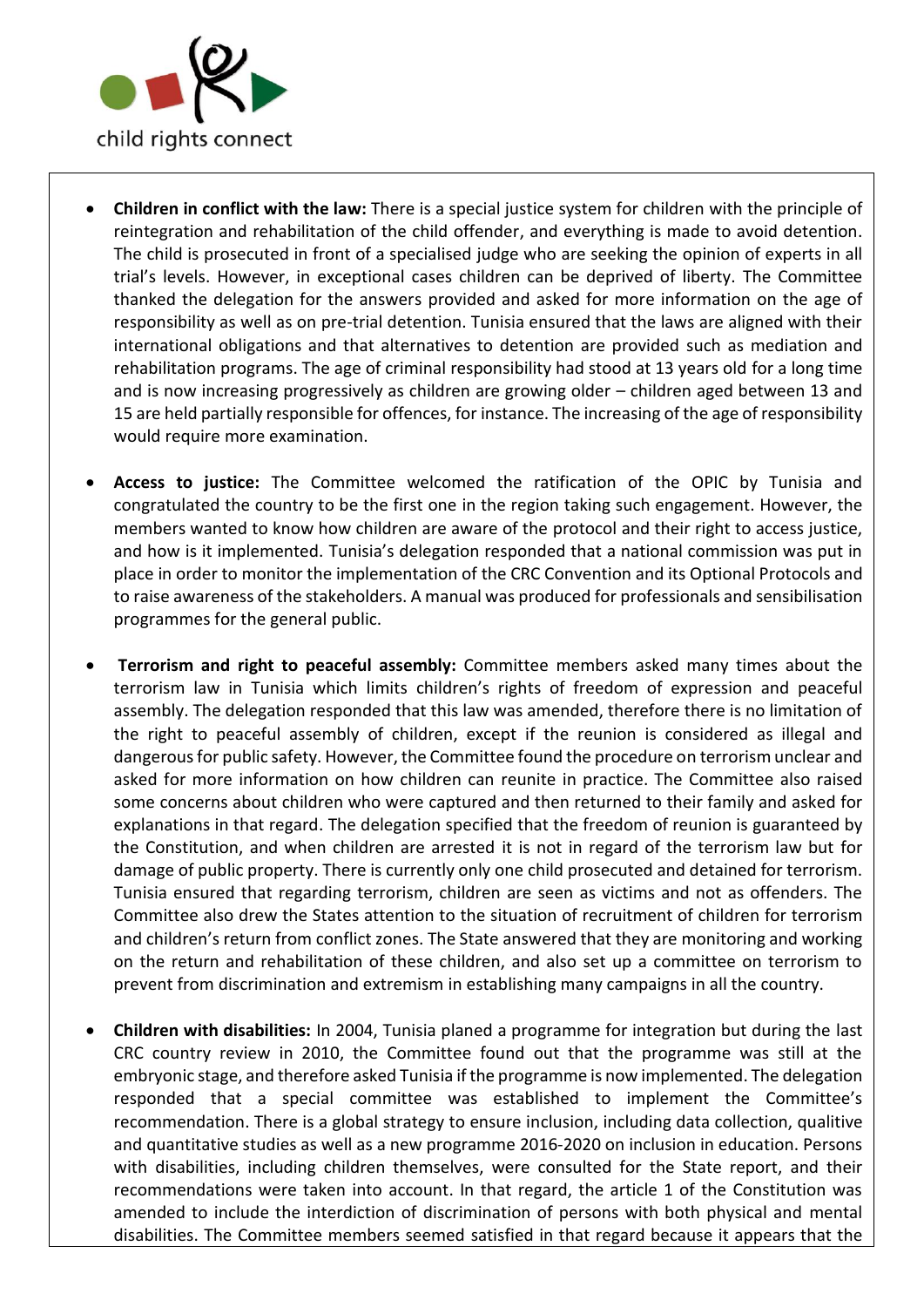

State have a good model and strategy, and encouraged the government to continue in that direction.

- **System care for children's victims of violence:** Special units are put in place to address children's victims of violence which are ensuring medical and psychological support during all the process. A child cannot be interviewed more than once, and the interview is video recorded and conducted by a specialist. Unfortunately, these units are not put in place equally in all the country and the aim is to make these units accessible to every child who might need support. The other issue is the lack of specialists on children's rights and children victims of violence, so there are on-going trainings to resolve this issue. The Committee welcomes the initiative but also raised that it seems to be mixed units both for mothers and children, and that separates units for children only must be created.
- **Mental health and suicide rate:** One of the Committee members pointed out a raise of the suicide rate which the government delegation confirmed. It is for this reason that a special committee investigates on the reasons of such a raise and a prevention strategy was established which includes intervention at schools and psychologic support. The aim is to establish units in every locality. Regarding children's mental health during the Covid-19 pandemic, the State tried to keep the connexion between the school and the students but it was not without difficulties regarding the online settings of home school. It also appears that the rate of school dropout is about 4.5%. In that regard, educational and psychological support is being implemented in the school environment with the aim to reach children coming from vulnerable groups.
- **Digital rights:** The Tunisian government has launched prevention campaigns on online violence for both children and parents. There is a certain number of online crimes in the country, this is for this reason that the government is raising awareness on multiple topics such as gambling, violent game including suicide games and provide information on how to report this kind of violence. The Committee was satisfied to hear that a prevention program is launched for parents and not only for children.
- **Children's Parliament**: The Committee welcomed the initiative of the Children's Parliament and was willing to know more about the selection of the delegates, mostly regarding age and gender equality. The question of the budget allocation to this Parliament was also raised. The government answered that there is 1020 members from 11 to 16 years old representing every region of the country and with 75% of girls. A child with special needs is currently a candidate to accede the Parliament. The Children's Parliament has its own budget and sends reports to the national Parliament.
- **Children in situation of migration and asylum**: The Committee understood that a programme on asylum was put in place but that it is putting persons in situation of migration in a great discomfort. The Committee also asked what the government does to apply the non-refoulment principle. The Tunisian delegation explained that a new law is in preparation, workshops were organised with the UN High Commissioner for Refugees and the Arabic Institute for Human Rights, and that the project is now examined by all ministries. The Tunisian delegation also responded that even if the legislation is not updated, it is aligned with the international recommendations as the conventional right is higher than the national laws. The State explained that no children are forced to return to their country, the return is established on a voluntarily basis and regarding the best interest of the child. If the child wishes to go to another country, the State is working together with the IOM to provide solutions and facilitate the moving of the child. The Committee remained concerned about the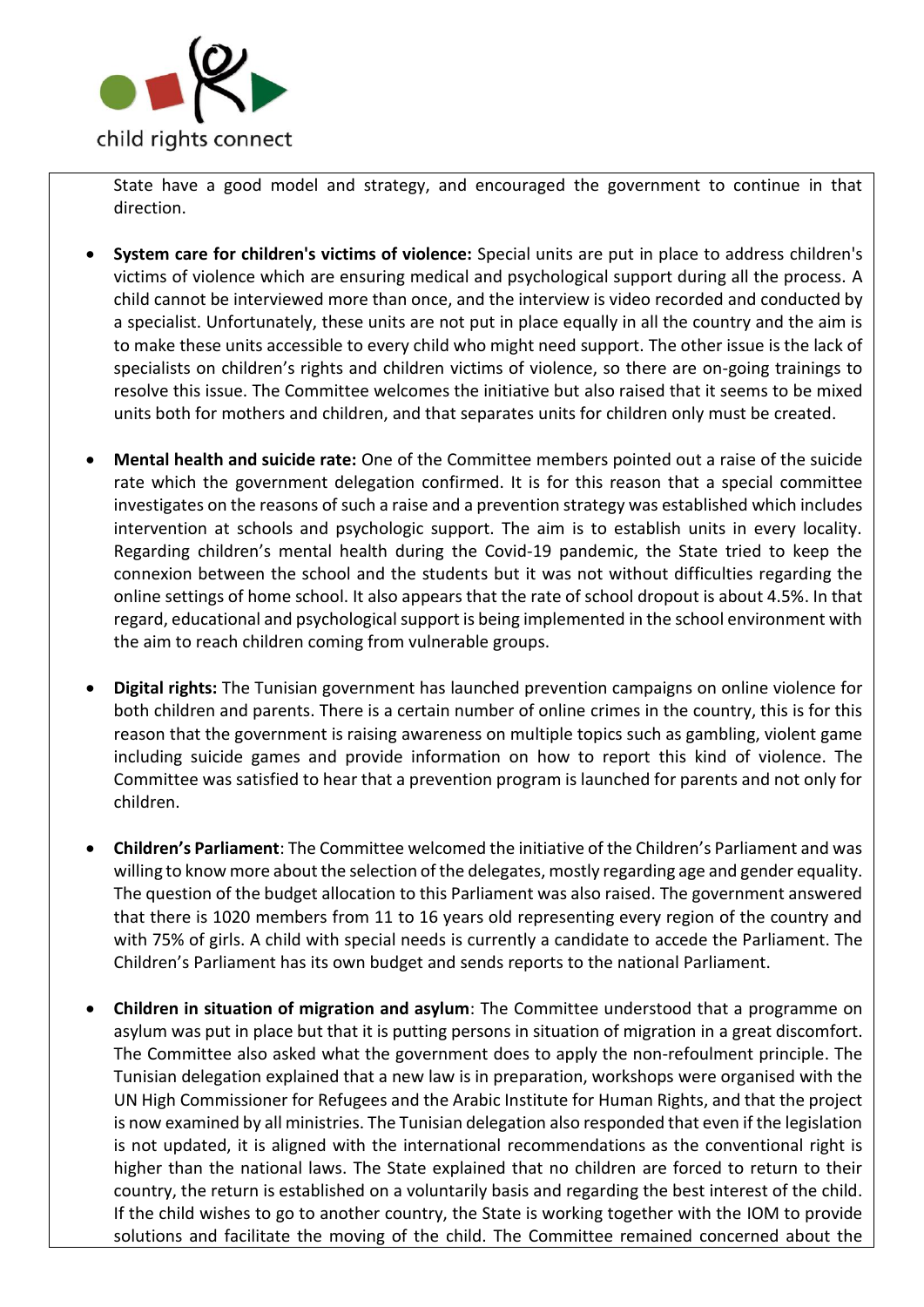

evaluation of the best interest of the child, it has received information establishing that pressure is put on children to return to their country. The Committee is also concerned about the possibility of administrative detention of the child with its family. It appears that children can be detained in administrative centres which are not accessible to the public, which the delegation denied. The State affirmed that there is only one centre like this in all the country which is often visited by NGOs, journalists, lawyers and others.

# **Recommendations of the Committee**

In its [Concluding Observations,](https://tbinternet.ohchr.org/_layouts/15/treatybodyexternal/Download.aspx?symbolno=CRC%2fC%2fTUN%2fCO%2f4-6&Lang=en) the Committee drew the State party's attention to the recommendations concerning the following areas:

- **Non-discrimination:** The Committee urges the State to implement a comprehensive law prohibiting all forms of discrimination against children from all grounds covered under the Convention, including sex, religion, ethnic or social origin, disability, birth or other status and to revise the Code of Personal Status in particular regarding custody and inheritance rights of girls, adopted children and children born to unmarried parents. The Committee also commends the State to raise awareness and conduct educational programmes to end the stigmatization of children from vulnerable groups, in particular LGBTQI children and to address the disparities of access to rights for all children.
- **Violence, including sexual violence, abuse and neglect:** The Committee urges the State party to prevent and combat all forms of violence against children, including domestic violence, neglect and sexual abuse in implementing a comprehensive strategy and education programmes with the involvement of children, raising awareness, putting in place mechanisms of mandatory reports and complaints which are child friendly and confidential, avoiding the revictimization of the child during the investigation and prosecution in adopting multisectoral and child-friendly approach, putting in place appropriate sanctions and reparations as well as a specific support for child victims. The Committee also asks Tunisia to rapidly adopt the law on child victims and witnesses of crime and to ensure that the measures on the Law on Elimination of Violence against Women to prevent and address violence in the family are sufficiently funded.
- **Health and health services:** The Committee recommends the State to ensure an equal access to Health care for all children in addressing the regional disparities in access to health care and services and increase its allocation of resources. The Committee is also asking Tunisia to implement a comprehensive programme to prevent from malnutrition and obesity and to strengthen its effort to make mental health services accessible and prevent from children and youth suicide.
- **Education:** The Committee urges the State to ensure the high quality and accessibility of public education for all children, in particular for children living in poverty, children in rural areas, and children with disabilities, in strengthening the quality of infrastructures, water and sanitation facilities, making primary school free of charges, facilitating the access of secondary education and ensuring pre-school education for all children with the aim to implement and monitor early childhood education. The Committee would like the State to address violence, abuse and bullying at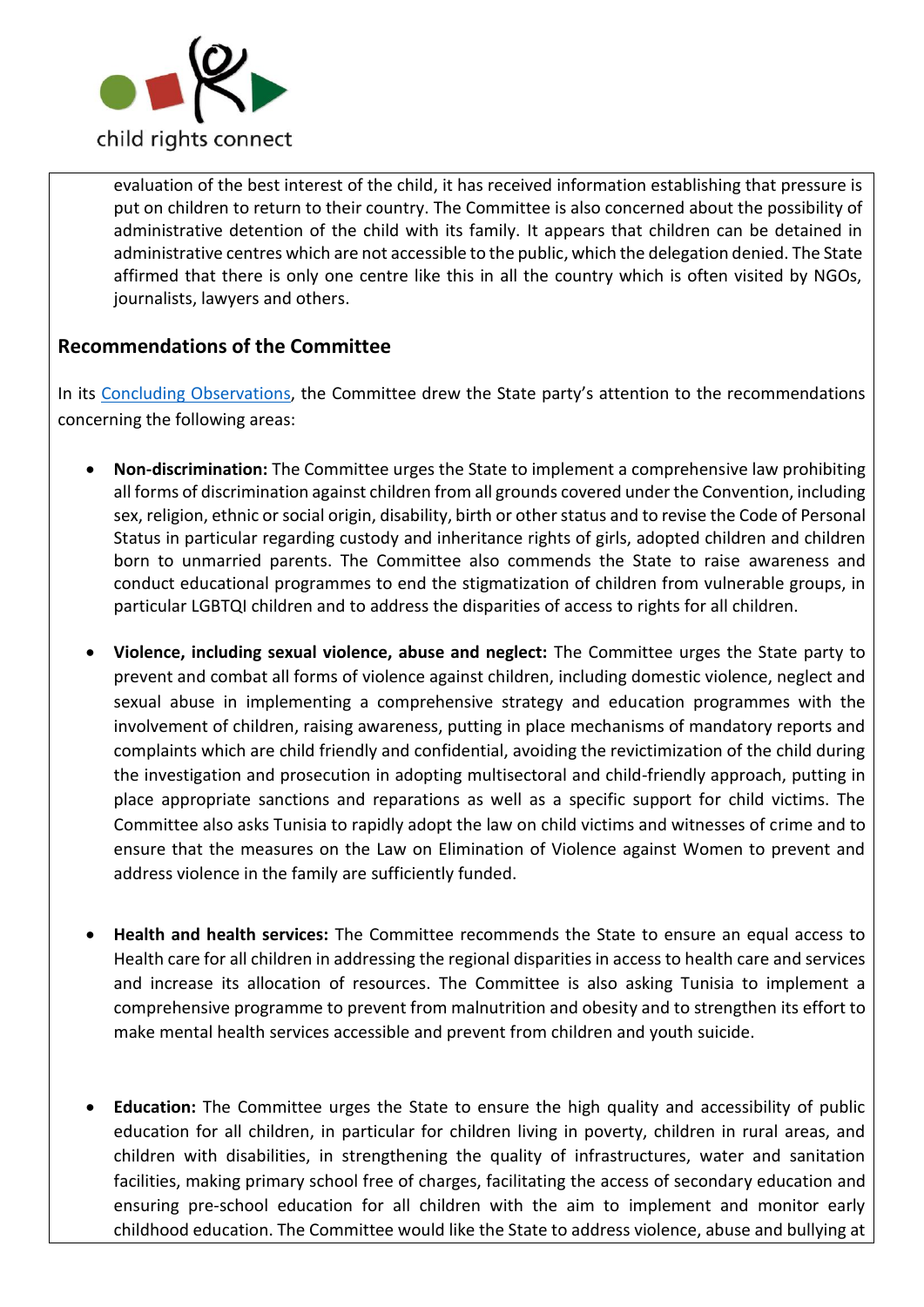

school in raising awareness, and also address the high number of dropouts especially in implementing its Second Chance Education programme at national level.

- **Asylum-seeking, refugee and migrant children:** The Committee recommends the State to develop a legislation on asylum-seeking and migrant children and to establish status determination procedures to ensure the identification and protection of asylum-seeking, refugee and migrant children, including unaccompanied children and separated children. The State must ensure that the best interest of the child is a primary consideration in asylum and migration-related procedures, especially in building the capacity of the relevant authorities in charge of the application of the principle. The Committee calls the State to prevent all forms of detention and forcible deportations of asylum-seeking, refugee and migrant children and to provide them with support, education, health care and ensuring their access to remedies especially in appointing a legal gradian and free legal aid. The Committee is also recommending the State to integrate human rights education into the mandatory school curriculum.
- **Follow-up to the Committee's previous concluding observations on the Optional Protocol on children in armed conflict:** The Committee urges Tunisia to intensify efforts to repatriate children born to Tunisian "foreign fighters" in armed conflicts abroad and to ensure protection, recovery and reintegration to all child victims of the offences covered under the Optional Protocol in paying particular attention to child victims of sexual and gender-based violence in hostilities. The State must properly investigate and prosecute the alleged perpetrators of such violence and provide adequate compensation to the child victims and their families. The Committee calls the State to prevent the radicalization and involvement or recruitment of children in armed conflict in raising awareness among children and training all relevant professionals in term of promoting peace. The Committee also asks the State to remove the requirement of double criminality for extraterritorial jurisdiction.

# **Sustainable Development Goals**

Throughout its Concluding Observations, the Committee referred to the following targets:

- 10.3 regarding the prohibition of all forms of discrimination against children from all grounds all grounds covered under the Convention.
- 16.9 to ensure an equal access to birth registration for all children.
- 16.2 concerning the torture or cruel, inhuman or degrading treatment or punishment of children.
- 5.2, 16.1 and 16.2 regarding all forms of violence against children, including domestic violence, neglect and sexual abuse.
- 2.2, 3.4 and 3.8 to address the access to health care and services.
- 3.5, 3.7 and 5.6 with regards to sexual and reproductive health of adolescents and the prevention of substance abuse.